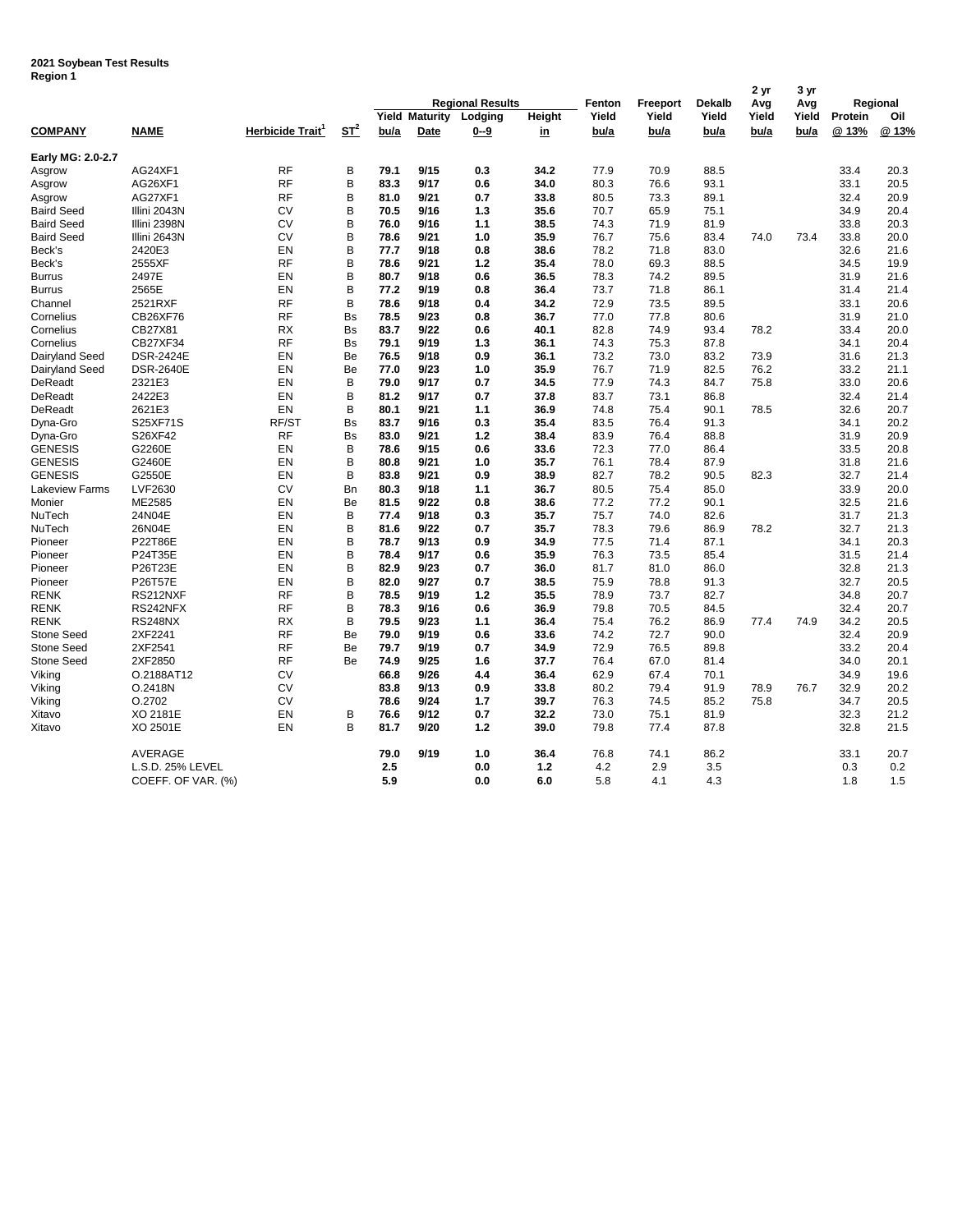## **2021 Soybean Test Results Region 1**

| .                     |                    |                              |            | <b>Regional Results</b> |      |         | Fenton    | Freeport | Dekalb | 2 yr<br>Avg | 3 yr<br>Avg | Regional |                |      |
|-----------------------|--------------------|------------------------------|------------|-------------------------|------|---------|-----------|----------|--------|-------------|-------------|----------|----------------|------|
|                       |                    |                              |            | <b>Yield Maturity</b>   |      | Lodging | Height    | Yield    | Yield  | Yield       | Yield       | Yield    | Protein<br>Oil |      |
| <b>COMPANY</b>        | <b>NAME</b>        | Herbicide Trait <sup>1</sup> | $ST^2$     | bu/a                    | Date | $0 - 9$ | <u>in</u> | bu/a     | bu/a   | bu/a        | bu/a        | bu/a     | @13%           | @13% |
| Late MG: 2.8-3.6      |                    |                              |            |                         |      |         |           |          |        |             |             |          |                |      |
| Asgrow                | AG28XF2            | <b>RF</b>                    | B          | 77.5                    | 9/22 | 1.1     | 34.7      | 76.5     | 68.7   | 87.3        |             |          | 34.6           | 19.4 |
| Asgrow                | AG30XF2            | <b>RF</b>                    | B          | 80.1                    | 9/27 | 0.8     | 41.9      | 81.7     | 69.4   | 89.2        |             |          | 34.9           | 19.7 |
| Asgrow                | AG31XF2            | <b>RF</b>                    | B          | 82.4                    | 9/26 | 0.3     | 37.5      | 86.1     | 71.3   | 89.8        |             |          | 32.7           | 20.4 |
| Beck's                | 2885XF             | <b>RF</b>                    | B          | 78.8                    | 9/24 | $1.2$   | 38.3      | 80.2     | 71.7   | 84.4        |             |          | 34.1           | 19.8 |
| Cornelius             | CB29XF09           | <b>RF</b>                    | <b>Bs</b>  | 81.0                    | 9/25 | 1.5     | 40.1      | 84.5     | 73.5   | 85.0        |             |          | 33.5           | 20.5 |
| Dairyland Seed        | <b>DSR-2999E</b>   | EN                           | Be         | 80.6                    | 9/23 | 0.8     | 38.9      | 82.5     | 72.1   | 87.2        | 74.2        |          | 32.8           | 21.1 |
| Dairyland Seed        | <b>DSR-3177E</b>   | EN                           | Be         | 81.0                    | 9/26 | 0.8     | 37.5      | 78.3     | 74.7   | 90.0        |             |          | 33.7           | 20.3 |
| Dairyland Seed        | <b>DSR-3256E</b>   | EN                           | Be         | 78.3                    | 9/28 | 1.1     | 37.3      | 81.9     | 70.0   | 82.9        | 77.4        |          | 32.6           | 20.6 |
| Dairyland Seed        | <b>DSR-3365E</b>   | EN                           | Be         | 81.9                    | 9/25 | 1.3     | 39.5      | 81.3     | 76.2   | 88.3        | 77.5        |          | 34.0           | 19.9 |
| Dyna-Gro              | S28EN22            | EN                           | <b>Bs</b>  | 80.9                    | 9/23 | 0.5     | 36.5      | 82.2     | 71.8   | 88.5        |             |          | 33.6           | 20.3 |
| Dyna-Gro              | S28XF92S           | RF/ST                        | <b>Bs</b>  | 81.0                    | 9/21 | 1.1     | 37.7      | 81.3     | 72.6   | 89.2        |             |          | 33.0           | 20.4 |
| Dyna-Gro              | S31XF82            | <b>RF</b>                    | <b>Bs</b>  | 79.3                    | 9/27 | $1.2$   | 43.2      | 85.0     | 69.2   | 83.6        |             |          | 34.8           | 19.6 |
| <b>GENESIS</b>        | G2960E             | EN                           | B          | 85.7                    | 9/24 | 0.6     | 35.7      | 88.1     | 75.5   | 93.5        |             |          | 32.9           | 20.5 |
| <b>Lakeview Farms</b> | LVF2849            | CV                           | <b>Bn</b>  | 79.6                    | 9/27 | 1.7     | 34.1      | 83.3     | 71.8   | 83.8        |             |          | 32.0           | 21.4 |
| <b>Lakeview Farms</b> | LVF3039            | CV                           | <b>B</b> n | 76.0                    | 9/24 | 1.0     | 36.3      | 79.3     | 69.8   | 78.9        |             |          | 33.5           | 20.8 |
| <b>Lakeview Farms</b> | LVF3230            | CV                           | Bn         | 71.1                    | 9/26 | 1.6     | 38.3      | 72.2     | 66.4   | 74.7        |             |          | 35.5           | 18.7 |
| Monier                | M2877XF            | <b>RF</b>                    | Be         | 79.4                    | 9/25 | $1.2$   | 39.1      | 80.9     | 68.4   | 88.8        |             |          | 34.1           | 19.9 |
| Monier                | M3577XF            | <b>RF</b>                    | Be         | 78.1                    | 10/2 | 1.6     | 43.5      | 80.9     | 69.7   | 83.5        |             |          | 32.2           | 20.3 |
| Monier                | ME2885             | EN                           | Be         | 82.3                    | 9/23 | 0.8     | 36.8      | 83.7     | 74.7   | 88.4        |             |          | 32.7           | 21.2 |
| Monier                | ME3088             | EN                           | Be         | 84.8                    | 9/25 | 0.7     | 34.5      | 85.5     | 77.5   | 91.4        |             |          | 33.0           | 20.4 |
| Monier                | ME3385             | EN                           | Be         | 81.0                    | 9/26 | 1.1     | 38.7      | 77.4     | 76.5   | 89.0        |             |          | 32.5           | 20.7 |
| Monier                | ME3585             | EN                           | Be         | 83.0                    | 9/29 | 1.1     | 40.6      | 84.0     | 76.1   | 88.8        |             |          | 32.2           | 20.9 |
| NuTech                | 28N02E             | EN                           | b          | 82.0                    | 9/23 | 1.0     | 36.5      | 79.1     | 74.7   | 92.1        | 78.7        |          | 32.7           | 20.3 |
| NuTech                | 29N02E             | EN                           | B          | 82.7                    | 9/25 | 0.9     | 39.2      | 82.7     | 75.7   | 89.8        |             |          | 33.0           | 20.7 |
| NuTech                | 30N03E             | EN                           | B          | 80.1                    | 9/26 | 1.0     | 40.4      | 80.5     | 75.0   | 84.7        | 75.3        |          | 33.7           | 20.3 |
| NuTech                | 31N06E             | EN                           | B          | 81.9                    | 9/28 | $1.1$   | 37.0      | 83.1     | 75.9   | 86.8        | 77.8        |          | 32.6           | 20.5 |
| NuTech                | 34N06E             | EN                           | B          | 81.7                    | 10/2 | 0.8     | 43.1      | 85.2     | 73.0   | 86.9        |             |          | 31.7           | 21.3 |
| NuTech                | 35N05E             | EN                           | B          | 84.2                    | 10/1 | 0.8     | 41.1      | 84.8     | 75.3   | 92.4        |             |          | 32.4           | 20.9 |
| P3 Genetics           | 1928E              | EN                           | <b>Bs</b>  | 82.0                    | 9/25 | 0.7     | 35.7      | 82.7     | 72.8   | 90.6        | 77.1        |          | 32.7           | 21.2 |
| P3 Genetics           | 2229E              | EN                           | <b>Bs</b>  | 86.2                    | 9/22 | 0.5     | 35.0      | 84.8     | 80.4   | 93.4        |             |          | 32.9           | 20.5 |
| Pioneer               | P30T99E            | EN                           | B          | 82.5                    | 9/26 | 0.8     | 40.8      | 85.8     | 76.4   | 85.5        | 76.8        |          | 33.6           | 20.4 |
| Pioneer               | P31T64E            | EN                           | B          | 79.9                    | 9/26 | 0.8     | 38.6      | 79.6     | 74.4   | 85.6        |             |          | 33.6           | 20.4 |
| <b>RENK</b>           | RS282NXF           | <b>RF</b>                    | B          | 79.5                    | 9/24 | 0.6     | 36.7      | 79.3     | 69.5   | 89.6        |             |          | 32.9           | 20.5 |
| Viking                | 3144N              | CV                           |            | 73.1                    | 9/26 | 0.9     | 37.9      | 76.9     | 62.5   | 79.7        | 67.1        | 65.7     | 36.2           | 19.6 |
| Viking                | O.3118             | CV                           |            | 86.1                    | 9/27 | 1.3     | 41.7      | 86.2     | 79.9   | 92.3        |             |          | 32.2           | 20.6 |
| Xitavo                | XO 2921E           | EN                           | B          | 81.2                    | 9/24 | 0.6     | 38.3      | 81.5     | 74.7   | 87.3        |             |          | 32.6           | 21.2 |
| Xitavo                | XO 3131E           | EN                           | B          | 83.4                    | 9/26 | 0.9     | 39.3      | 82.4     | 75.5   | 92.3        |             |          | 33.8           | 20.1 |
| Xitavo                | XO 3651E           | EN                           | B          | 80.6                    | 9/27 | 0.9     | 41.5      | 83.2     | 74.0   | 84.6        |             |          | 32.6           | 20.7 |
|                       | AVERAGE            |                              |            | 80.6                    | 9/25 | 1.0     | 38.3      | 81.6     | 72.8   | 87.3        |             |          | 33.2           | 20.4 |
|                       | L.S.D. 25% LEVEL   |                              |            | 2.3                     |      | 0.0     | 1.2       | 4.2      | 3.3    | 3.7         |             |          | 0.4            | 0.2  |
|                       | COEFF. OF VAR. (%) |                              |            | 5.2                     |      | 0.0     | 5.8       | 5.4      | 4.8    | 4.5         |             |          | 2.0            | 1.7  |

<sup>1</sup>Herbicide Trait- CV = No Trait, EN= 2,4-D, glufosinate and glyphosate, LL = glufosinate, RF= dicamba, glufosinate and glyphosate, RL= glufosinate and glyphosate,

RR = alvphosate. RX = dicamba and alvphosate. ST= STS. O= Other<br><sup>2</sup>ST- U= Untreated. F=Fungicide. Fe= Fungicide + Illevo. B= Fungicide + Insecticide. Be= Fungicide + Illevo + Illevo. Bs= Fungicide + Insecticide + Saltro.